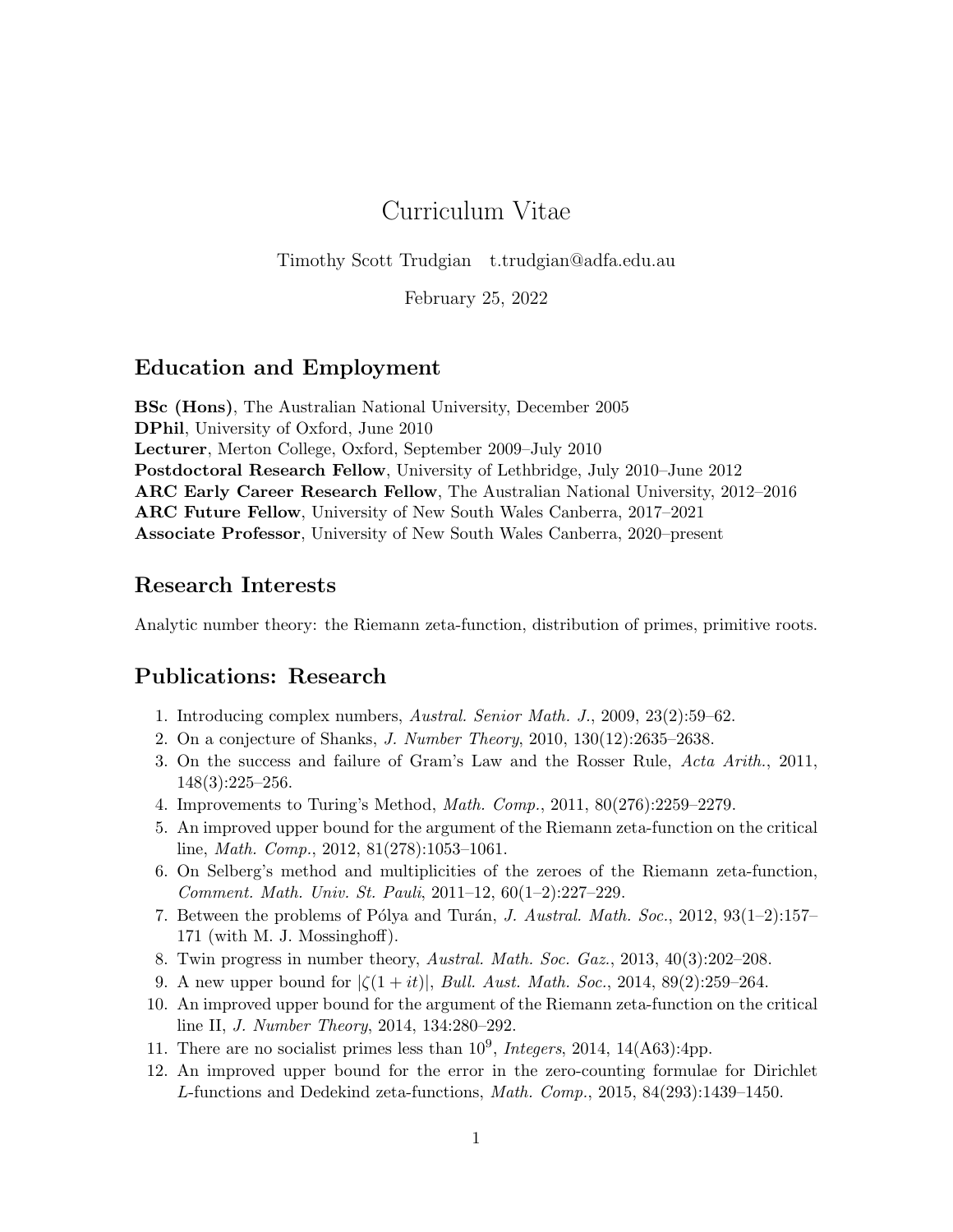- 13. Linear relations of the zeroes of the zeta-function, Math. Comp., 2015, 84(294):2047– 2058 (with D. G. Best).
- 14. A still sharper region where  $\pi(x) \text{li}(x)$  is positive, *Math. Comp.*, 2015, 84(295):2433– 2446 (with P. Demichel and Y. Saouter).
- 15. A log-free zero-density estimate and small gaps in coefficients of L-functions, Int. Math. Res. Not. IMRN, 2015, 12:4242–4268 (with A. Akbary).
- 16. Explicit bounds on the logarithmic derivative and the reciprocal of the Riemann zetafunction, Funct. Approx. Comment. Math., 2015, 52(2):253–261.
- 17. The sum of the unitary divisor function, Publ. Inst. Math. (Beograd) (N.S.), 2015, 97(111):175–180.
- 18. An improved explicit bound on  $|\zeta(\frac{1}{2}+it)|$ , *J. Number Theory*, 2015, 147:842-851 (with D. J. Platt).
- 19. Linnik's approximation to Goldbach's conjecture, and other problems, J. Number Theory, 2015, 153:54–62 (with D. J. Platt).
- 20. A short extension of two of Spira's results, J. Math. Inequal., 2015, 9(3):795–798.
- 21. Robin's inequality for 11-free integers, Integers, 2015, 15(A12):5pp. (with K. A. Broughan).
- 22. On consecutive primitive elements in a finite field, Bull. Lond. Math. Soc., 2015, 47(3):418–426 (with S. D. Cohen and T. Oliveira e Silva).
- 23. Bounds on the number of Diophantine quintuples, J. Number Theory, 2015, 157:233– 249.
- 24. Nonnegative trigonometric polynomials and a zero-free region for the Riemann zetafunction, J. Number Theory, 2015, 157:329–349 (with M. J. Mossinghoff).
- 25. A proof of the conjecture of Cohen and Mullen on sums of primitive roots, Math. Comp., 2015, 84(296):2979–2986 (with S. D. Cohen and T. Oliveira e Silva).
- 26. Updating the error term in the prime number theorem,  $Ramanujan J.$ , 2016, 39(2):225– 234.
- 27. On the first sign change of  $\theta(x) x$ , Math. Comp., 2016, 85(299):1539–1547 (with D. J. Platt).
- 28. On Grosswald's conjecture on primitive roots, Acta Arith., 2016, 172(3):263–270 (with S. D. Cohen and T. Oliveira e Silva).
- 29. Zeroes of partial sums of the Riemann zeta-function, LMS J. Math. Comput., 2016, 19(1):37–41 (with D. J. Platt).
- 30. Diophantine quintuples containing triples of the first kind, Period. Math. Hungar., 2016, 72(2):235–242 (with D. J. Platt).
- 31. Improvements to Turing's Method II, Rocky Mountain J. Math., 2016, 46(1):325–332.
- 32. Searching for Diophantine quintuples, Acta Arith., 2016, 173(4):365–382 (with M. Cipu).
- 33. Resolving Grosswald's conjecture on GRH, Funct. Approx. Comment. Math., 2016,  $55(2):215-225$  (with K. McGown and E. Treviño).
- 34. On the least square-free primitive root modulo p, J. Number Theory, 2017, 170:10-16 (with S. D. Cohen).
- 35. The T<sup>4</sup> and G<sup>4</sup> construction of Costas arrays, J. Combin. Math. Combin. Comput., 2017, 100:217–221 (with Q. Wang).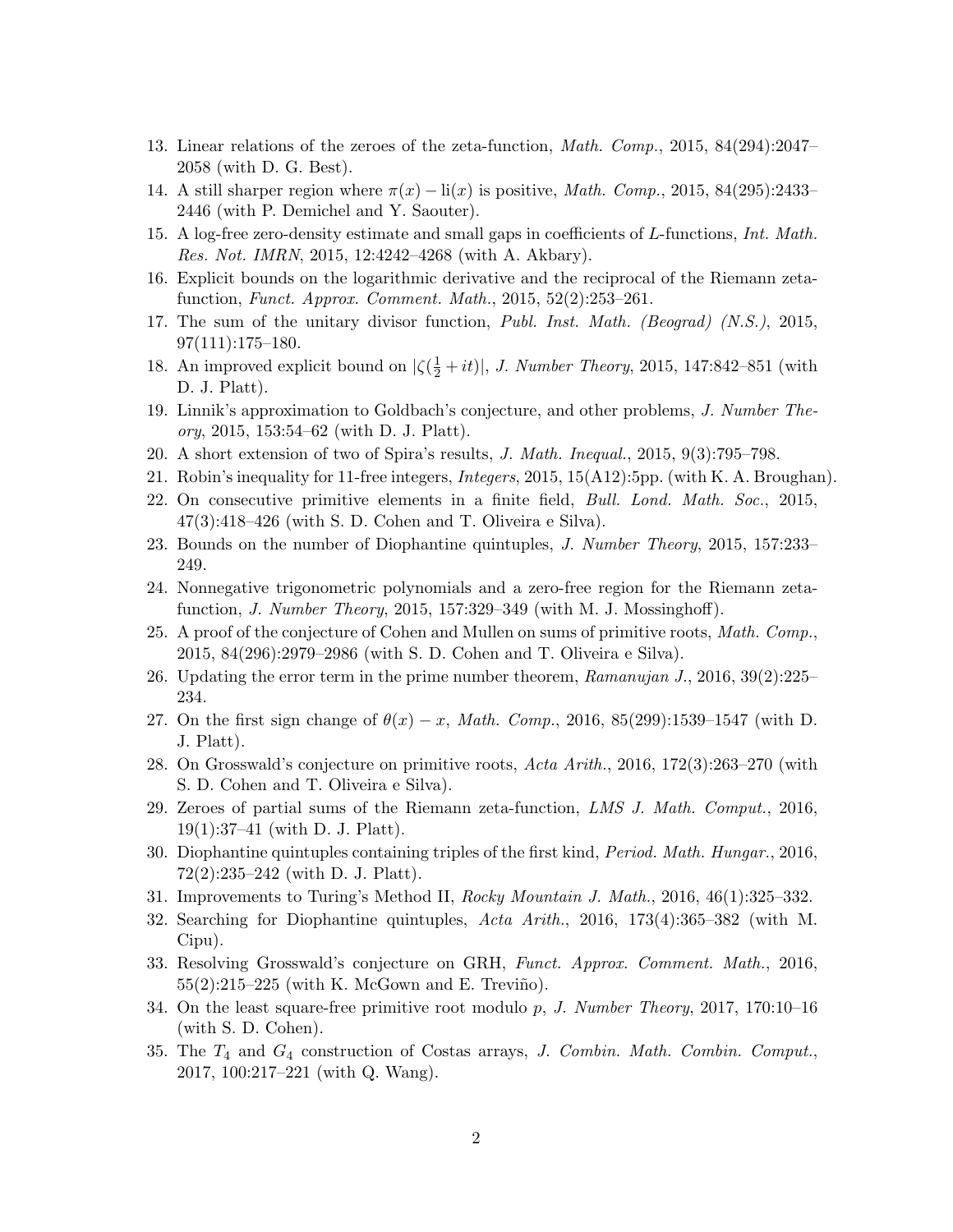- 36. On sums of two squares and at most two powers of 2, Amer. Math. Monthly, 2017, 124(8):737–740 (with D. J. Platt).
- 37. The Liouville function and the Riemann hypothesis, *Exploring the Riemann Zeta Func*tion, pp. 201–221, Springer, Cham, 2017 (with M. J. Mossinghoff).
- 38. Linear combinations of primitive elements of a finite field, Finite Fields Appl., 2018, 51:388–406 (with S. D. Cohen, T. Oliveira e Silva and N. Sutherland).
- 39. Square-full primitive roots, Int. J. Number Theory, 2018, 14(4):1013–1021 (with M. Munsch).
- 40. Existence results for primitive elements in cubic and quartic extensions of a finite field, Math. Comp., 2019, 88(316):931–947 (with G. Bailey, S. D. Cohen and N. Sutherland).
- 41. Quadratic non-residues that are not primitive roots, Math. Comp., 2019, 88(317):1251– 1260 (with T. Jarso).
- 42. Fujii's development on Chebyshev's conjecture, Int. J. Number Theory, 2019, 15(3):639– 644 (with D. J. Platt).
- 43. Primitive values of quadratic polynomials in a finite field, Math. Comp., 2019, 88(318):1903– 1912 (with A. R. Booker, S. D. Cohen and N. Sutherland).
- 44. Lehmer numbers and primitive roots modulo a prime, J. Number Theory, 2019, 203:68– 79 (with S. D. Cohen).
- 45. Explicit upper bounds on the least primitive root, Proc. Amer. Math. Soc., 2020, 148(3):1049–1061 (with K. J. McGown).
- 46. Improved bounds on Brun's constant, From Analysis to Visualization. JBCC 2017, pp. 395–406, Springer Proc. in Math. and Stat., vol. 313. Springer, Cham, 2020 (with D. J. Platt).
- 47. An elementary bound on Siegel zeroes, J. Number Theory, 2020, 212:448–457 (with T. Morrill).
- 48. On integers n for which  $\sigma(2n+1) \geq \sigma(2n)$ , J. Number Theory, 2020, 215:138–148 (with M. Kobayashi).
- 49. The least primitive root modulo  $p^2$ , *J. Number Theory*, 2020, 215:20–27 (with B. Kerr and K. J. McGown).
- 50. A tale of two omegas, 75 Years of Mathematics of Computation, pp. 343–364, Contemp. Math., 754, Amer. Math. Soc., Providence, RI, 2020 (with M. J. Mossinghoff).
- 51. The error term in the prime number theorem, Math. Comp., 2021, 90(328):871–881 (with D. J. Platt).
- 52. The distribution of k-free numbers, *Math. Comp.*, 2021,  $90(328):907-929$  (with M. J. Mossinghoff and T. Oliveira e Silva).
- 53. The Riemann hypothesis is true up to  $3 \cdot 10^{12}$ , *Bull. Lond. Math. Soc.*, 2021, 53(3):792– 797 (with D. J. Platt).
- 54. A harmonic sum over nontrivial zeros of the Riemann zeta-function, Bull. Aust. Math. Soc., 2021, 104(1):59–65 (with R. P. Brent and D. J. Platt).
- 55. Oscillations in weighted arithmetic sums, Int. J. Number Theory, 2021, 17(1):1697–1716 (with M. J. Mossinghoff).
- 56. Accurate estimation of sums over zeros of the Riemann zeta-function, Math. Comp., 2021, 90(332):2923–2935 (with R. P. Brent and D. J. Platt).
- 57. Two explicit divisor sums,  $Ramanjuan\ J.$ , 2021, 56(1):141–149 (with M. Cully-Hugill).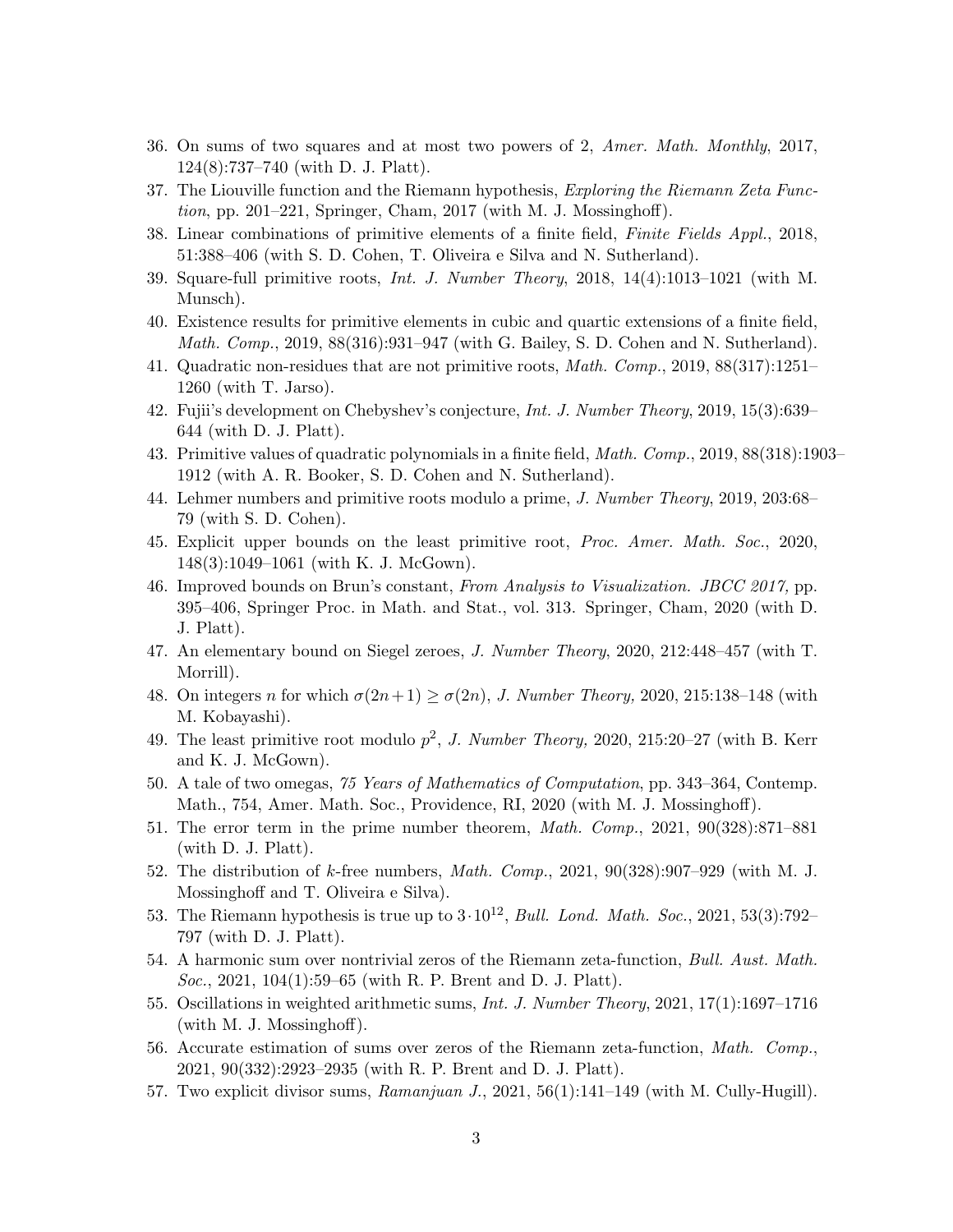- 58. Sign changes in the prime number theorem, Ramanujan J., 2022, 57(1):165–173 (with D. J. Platt and T. Morrill).
- 59. Oscillations in the Goldbach conjecture, To appear in J. Théor. Nombres Bordeaux (with M. J. Mossinghoff).
- 60. Wolstenholme and Vandiver primes, To appear in Ramanujan J. (with A. R. Booker, S. Hathi, and M. J. Mossinghoff).
- 61. Uniform effective estimates for  $|L(1, \chi)|$ , To appear in J. Number Theory (with A. Languasco).
- 62. The mean-square of the error term in the prime number theorem, To appear in J. Number Theory (with R. P. Brent and D. J. Platt).
- 63. Some explicit and unconditional results on gaps between zeroes of the Riemann zetafunction, To appear in Trans. Amer. Math. Soc. (with A. Simonič and C. L. Turnage-Butterbaugh).
- 64. Four consecutive primitive elements in a finite field, To appear in Math. Comp. (with T. Jarso).
- 65. Explicit lower bounds on  $L(1, \chi)$ , To appear in J. Number Theory (with M. J. Mossinghoff and V. Starichkova).
- 66. Fake Mu's, Submitted (with G. Martin and M. J. Mossinghoff).
- 67. Primitive elements with prescribed traces, Submitted (with A. R. Booker, S. D. Cohen and N. Leong).
- 68. A limitation on proving the existence of small gaps between zeta-zeros, Submitted (with D. Goldston and C. L. Turnage-Butterbaugh).
- 69. Primitive element pairs with a prescribed trace in the cubic extension of a finite field, Submitted (with A. R. Booker, S. D. Cohen and N. Leong).
- 70. Quadratic non-residues and cyclic norm-Euclidean cubic fields, In preparation (with B. Kerr and K. J. McGown).
- 71. Explicit upper bounds for  $L(1,\chi)$  when  $\chi$  is quadratic, In preparation (with F. Francis, O. Ramaré and E. Treviño).
- 72. Momentary logging of the Riemann zeta-function, In preparation (with A. Simonič).
- 73. On r-gaps between zeroes of the Riemann zeta-function, In preparation (with A. Simonič and C. L. Turnage-Butterbaugh).
- 74. The constant in the Vinogradov–Korobov zero-free region, In preparation (with M. J. Mossinghoff).

### Publications: Other

- 1. Applications of perfect numbers, The Lethbridge Herald, 9/10/10.
- 2. Happy birthday  $\pi$ , The Drum,  $4/3/11$ .
- 3. The Leonora Overture: making the best of mandatory detention, The Drum, 6/12/10.
- 4. Why Australia can win the Ashes 5-0 (nine articles), ESPNCricinfo, 14/11/11.
- 5. Possible Outcome of 2012 Alberta General Election with Preferential Voting, Foundation for Democratic Advancement, 25/4/12.
- 6. Eight articles for The Conversation, 2014–present, on cricket, economics, and politics: https://theconversation.com/profiles/tim-trudgian-128111